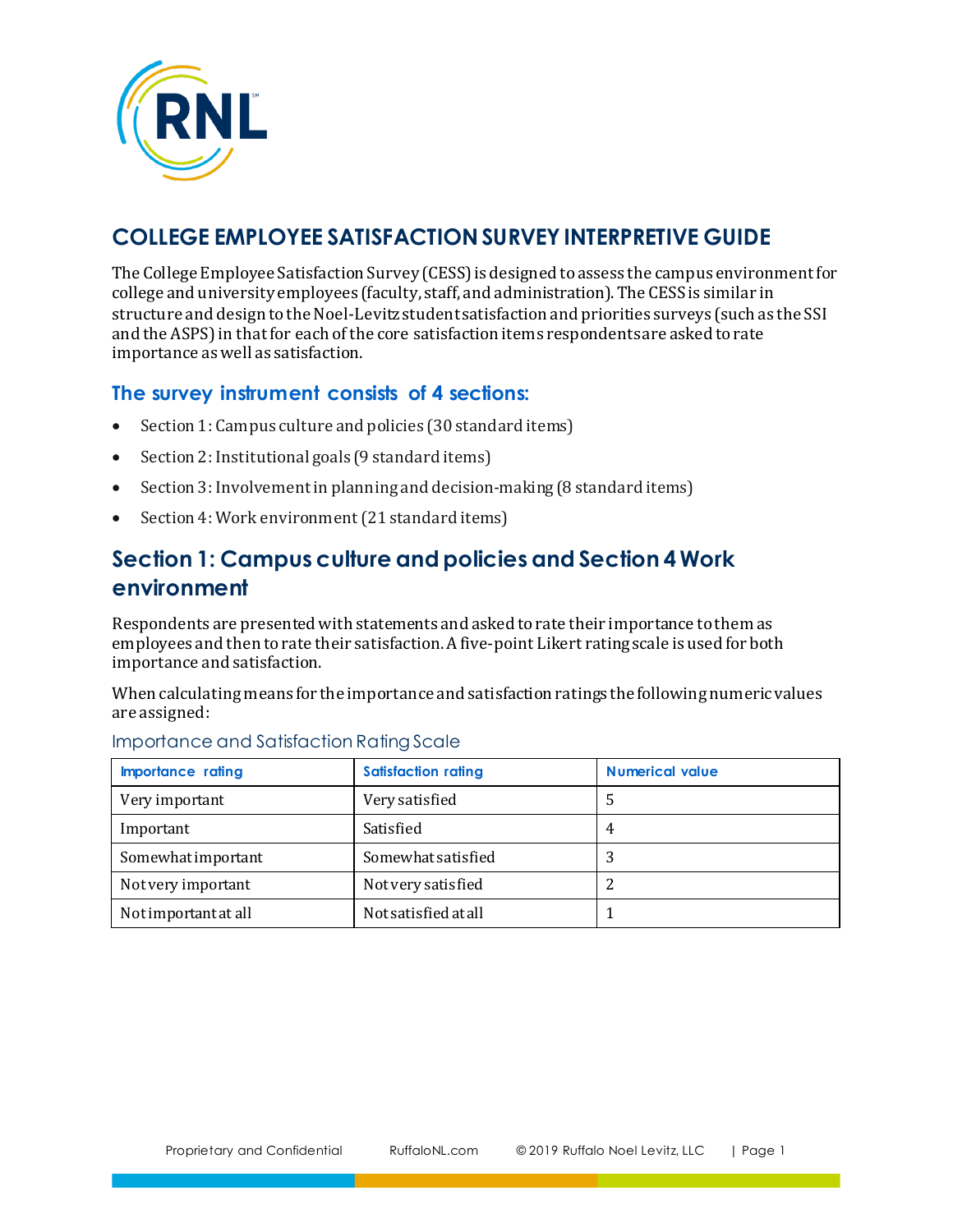## **Section 2: Institutional goals**

Respondents are presented with statements describing a set of institutional goals and asked to rate how important it is to them that the institution pursues each of the goals. A five-point Likert rating scale is used for importance.

When calculating means for the importance ratings the following numeric values are assigned:

### **Importance Rating Scale**

| Importance rating    | Numerical value |
|----------------------|-----------------|
| Very important       | 5               |
| Important            | 4               |
| Somewhat important   | 3               |
| Not very important   | 2               |
| Not important at all | 1               |

Respondents are then asked to choose three goals from the list that they believe should be the institution's top priorities and then indicate which of the three goals is their first priority goal, their second priority goal, and their third priority goal. We report a count and percentage distribution of the number of respondents that select each goal as first priority, second priority and third priority.

## **Section 3: Involvement in planning and decision-making**

Respondents are presented with a list of types of individuals (faculty, staff, deans, trustees, alumni, etc.) and asked to rate how much involvement each type of individual has in the planning and decision- making process at the institution. A five-point Likert rating scale is used for involvement.

When calculating means for the importance ratings the following numeric values are assigned:

#### **Involvement Rating Scale**

| Involvement rating           | Numerical value |
|------------------------------|-----------------|
| Too much involvement         | 5               |
| More than enough involvement | 4               |
| Just the right involvement   | 3               |
| Not quite enough involvement | 2               |
| Not enough involvement       | 1               |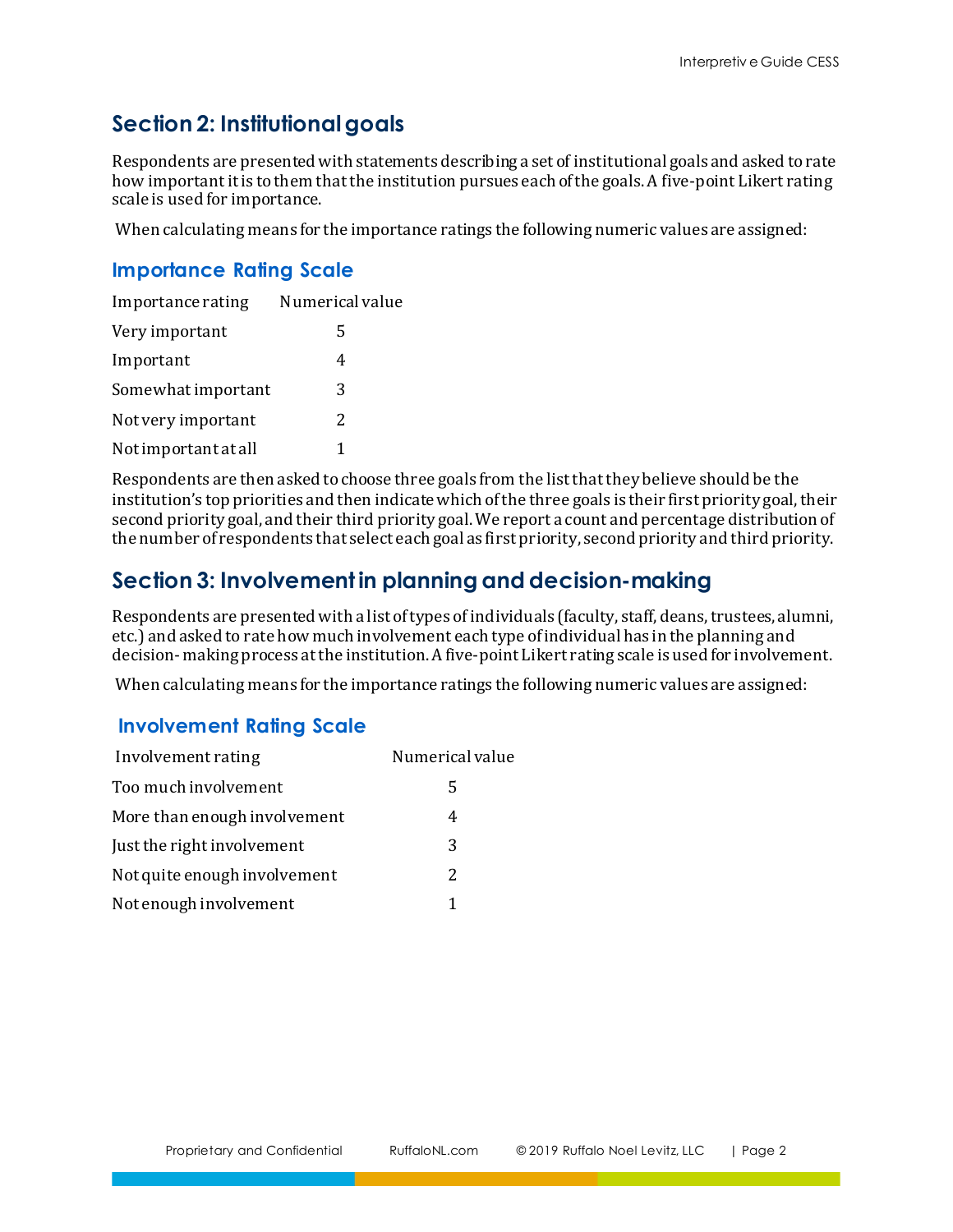### **Global satisfaction**

In addition to these sections the survey includes a global satisfaction item ("Rate your overall satisfaction with your employment here so far") using the same 5-point Likert satisfaction scale noted above and three open-ended questions:

- 1. Please provide any additional feedback about the campus culture and policies at (INSTITUTION)
- 2. Please provide any additional feedback about this institution's goals
- 3. 3. Please provide any additional feedback about the work environment at (INSTITUTION)

## **Calculating means and gaps**

Means for importance and satisfaction for individual items are calculated by summing the respondents' ratings and dividing by the number of respondents. Performance gap means are calculated by taking the difference between the (mean) importance rating and the (mean) satisfaction rating.

### **Significance Definitions and Levels**

The significance level for Importance is a result of comparing your institution's average importance score to the comparison group's average importance score. Likewise for the Satisfaction score. The result is obtained by running an ANOVA (analysis of variance) on the two scores. The result you see is showing you the level of significance, or the p-value.

NS = no significant difference exists between the groups.

One asterisk = a p-value of .05, meaning that the two scores are significantly different, and such a difference would only be due to chance 5% of the time.

Two asterisks = a p-value of .01, meaning that the two scores are significantly different, and such a difference would only be due to chance 1% of the time.

Finally, three asterisks = a p-value of .001, meaning that the two scores are significantly different, and such a difference would only be due to chance 0.1% of the time.

## **Validity and Reliability**

The reliability of the Noel-Levitz College Employee Satisfaction Survey (CESS) was measured by comparing year-to-year average overall satisfaction for institutions with multiple years of survey results. The school demonstrated consistent results. The correlation of overall satisfaction between successive years of the survey was .649.

Due to the absence of another instrument to compare to the CESS, validity was measured by the correlation between individual survey items and overall satisfaction. All correlations were significant at the .01 level. This is an indication that the survey items are both associated with and contribute to overall satisfaction.